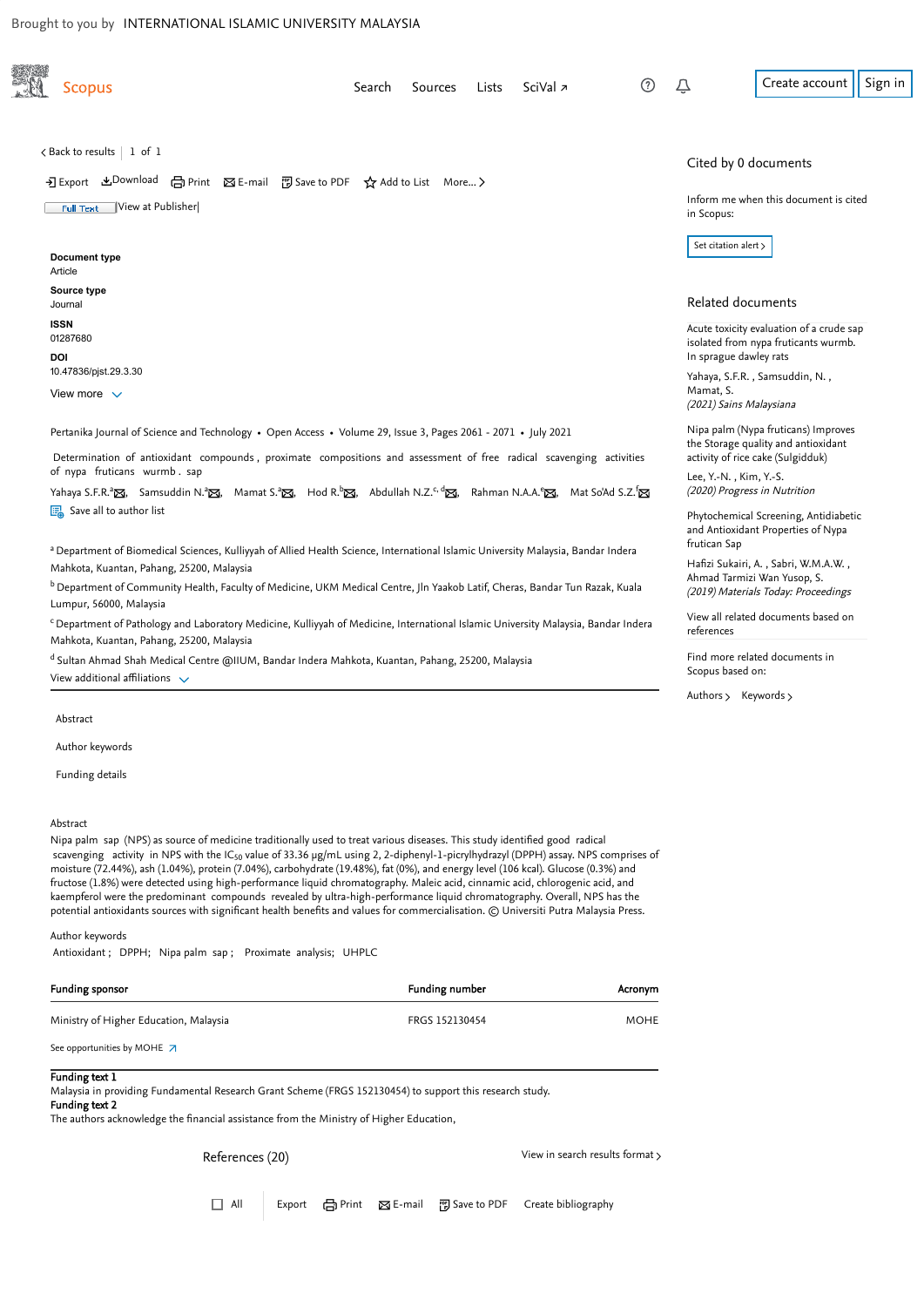| נ[        | Ahmed, I.A., Mikail, M.A., Bin Ibrahim, M., Bin Hazali, N., Rasad, M.S.B.A., Ghani,<br>R.A., Wahab, R.A., (), Yahya, M.N.A.<br>Antioxidant activity and phenolic profile of various morphological parts<br>of underutilised Baccaurea angulata fruit<br>(2015) Food Chemistry, 172, pp. 778-787. Cited 45 times.<br><u>www.elsevier.com/locate/foodchem</u><br>doi: 10.1016/j.foodchem.2014.09.122<br>View at Publisher                                                                                                      |
|-----------|------------------------------------------------------------------------------------------------------------------------------------------------------------------------------------------------------------------------------------------------------------------------------------------------------------------------------------------------------------------------------------------------------------------------------------------------------------------------------------------------------------------------------|
| 2 ∃       | Al-Numair, K.S., Chandramohan, G., Veeramani, C., Alsaif, M.A.<br>Ameliorative effect of kaempferol, a flavonoid, on oxidative stress in<br>streptozotocin-induced diabetic rats (Open Access)<br>(2015) Redox Report, 20 (5), pp. 198-209. Cited 58 times.<br>http://www.maneyonline.com/doi/pdfplus/10.1179/1351000214Y.0000000117<br>doi: 10.1179/1351000214Y.0000000117<br>View at Publisher                                                                                                                             |
| $\Box$ 3  | (2000) <i>Official methods of analysis of AOAC international</i> . Cited 50987 times.<br>Association of Official Analytical Chemists (17th Ed). AOAC International                                                                                                                                                                                                                                                                                                                                                           |
| $\Box$ 4  | Cavender, G., Liu, M., Fernandez-Salvador, J., Hobbs, D., Strik, B., Frei, B., Zhao,<br>Y., (), Contreras Gamez, M.D.M.<br>Effect of different commercial fertilizers, harvest date, and storage time<br>on two organically grown blackberry cultivars: Physicochemical<br>properties, antioxidant properties, and sugar profiles (Open Access)<br>(2019) <i>Journal of Food Quality</i> , 2019, art. no. 1390358. Cited 2 times.<br>https://www.hindawi.com/journals/jfq/<br>doi: 10.1155/2019/1390358<br>View at Publisher |
| $\Box$ 5  | Ekor, M.<br>The growing use of herbal medicines: Issues relating to adverse<br>reactions and challenges in monitoring safety (Open Access)<br>(2014) Frontiers in Neurology, 4 JAN, art. no. Article 177. Cited 917 times.<br><u> http://www.frontiersin.org/Journal/FullText.aspx?</u><br><u>ART_DOI=10.3389/fphar.2013.00177&amp;x=y#h10</u><br>doi: 10.3389/fphar.2013.00177<br>View at Publisher                                                                                                                         |
| $\perp$ 6 | Hafizi, S. A., Razip, A. M., Aliana, W. S., Tarmizi, W. Y.<br>Crystallisation and biological studies of Nypa fruticans Wurmb Sap<br>(2018) Indonesian Journal of Pharmaceutical Science and Technology, 1 (1), pp. 37-<br>42. Cited 4 times.<br>https://doi-org.ezlib.iium.edu.my/10.24198/ijpst.v1i1.16122                                                                                                                                                                                                                  |
| $\Box$ 7  | Hamdan, O., Aziz, H. K., Shamsudin, I., Barizan, R. S. R.<br>(2012) Status of mangroves in Peninsular Malaysia. Cited 31 times.<br>Forest Research Institute Malaysia                                                                                                                                                                                                                                                                                                                                                        |
| 8⊺        | Kong, K.W., Mat-Junit, S., Aminudin, N., Ismail, A., Abdul-Aziz, A.<br>Antioxidant activities and polyphenolics from the shoots of Barringtonia<br>racemosa (L.) Spreng in a polar to apolar medium system (Open Access)<br>(2012) Food Chemistry, 134 (1), pp. 324-332. Cited 74 times.<br>doi: 10.1016/j.foodchem.2012.02.150<br>View at Publisher                                                                                                                                                                         |
|           |                                                                                                                                                                                                                                                                                                                                                                                                                                                                                                                              |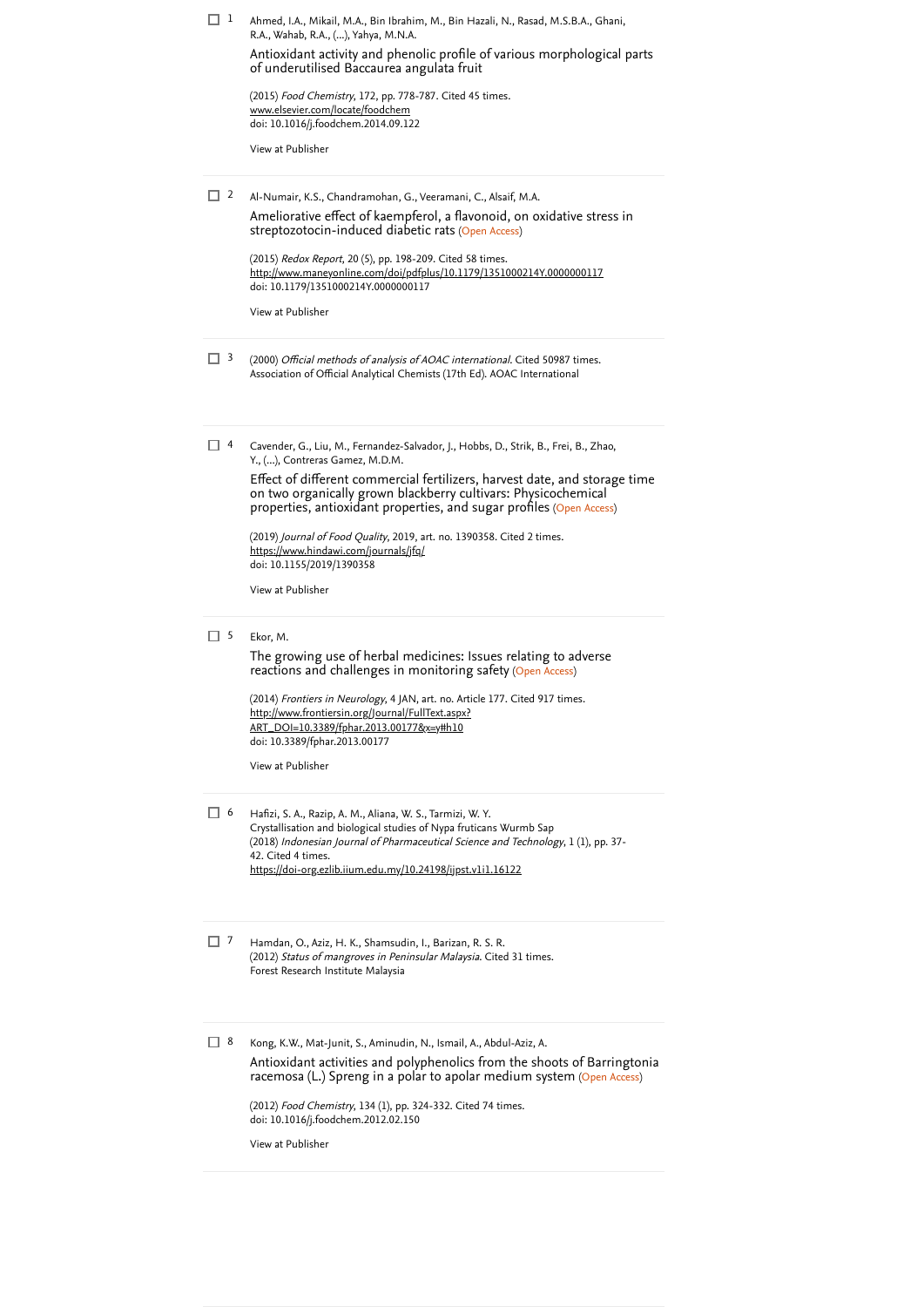| 9  | Lourenço, S.C., Moldão-Martins, M., Alves, V.D.                                                                                                                                                                                                                                            |
|----|--------------------------------------------------------------------------------------------------------------------------------------------------------------------------------------------------------------------------------------------------------------------------------------------|
|    | Antioxidants of natural plant origins: From sources to food industry<br>applications (Open Access)                                                                                                                                                                                         |
|    | (2019) Molecules, 24 (22), art. no. 4132. Cited 112 times.<br><u>https://www.mdpi.com/1420-3049/24/22/4132/pdf</u><br>doi: 10.3390/molecules24224132                                                                                                                                       |
|    | View at Publisher                                                                                                                                                                                                                                                                          |
| 10 | Satar, M.Z.M., Samsudin, M.W., Othman, M.R.                                                                                                                                                                                                                                                |
|    | Determination of hydrocyanic acid in nipah fruit (Nypa fruticans)                                                                                                                                                                                                                          |
|    | (2011) Malaysian Journal of Analytical Sciences, 15 (2), pp. 258-264. Cited 4 times.<br><u>http://www.ukm.my/mjas/v15_n2/Zaidi.pdf</u>                                                                                                                                                     |
| 11 | Olalude, C. B., Oyedeji, F. O., Adegboyega, A. M.<br>Physicochemical analysis of Daucus carota (carrot) juice for possible industrial applications<br>(2015) Journal of Applied Chemistry, 8 (8), pp. 110-113. Cited 5 times.<br>https://doi-org.ezlib.iium.edu.my/10.9790/5736-0882110113 |
| 12 | Phetrit, R., Chaijan, M., Sorapukdee, S., Panpipat, W.                                                                                                                                                                                                                                     |
|    | Characterization of Nipa Palm's (Nypa fruticans Wurmb.) Sap and Syrup<br>as Functional Food Ingredients                                                                                                                                                                                    |
|    | (2020) Sugar Tech, 22 (1), pp. 191-201. Cited 9 times.<br>http://www.springer.com.ezlib.iium.edu.my/life+sci/agriculture/journal/12355                                                                                                                                                     |
|    | doi: 10.1007/s12355-019-00756-3<br>View at Publisher                                                                                                                                                                                                                                       |
|    |                                                                                                                                                                                                                                                                                            |
| 13 | Prasad, N., Yang, B., Kong, K.W., Khoo, H.E., Sun, J., Azlan, A., Ismail, A., (), Romli, Z.B.<br>Phytochemicals and antioxidant capacity from Nypa fruticans Wurmb.<br>Fruit (Open Access)                                                                                                 |
|    | (2013) Evidence-based Complementary and Alternative Medicine, 2013, art. no.<br>154606. Cited 44 times.<br>doi: 10.1155/2013/154606                                                                                                                                                        |
|    | View at Publisher                                                                                                                                                                                                                                                                          |
| 14 | Sharp, D.C., Townsend, M.S., Qian, Y., Shellhammer, T.H.                                                                                                                                                                                                                                   |
|    | Effect of harvest maturity on the chemical composition of cascade and<br>willamette hops                                                                                                                                                                                                   |
|    | (2014) Journal of the American Society of Brewing Chemists, 72 (4), pp. 231-238. Cited 23<br>times.                                                                                                                                                                                        |
|    | http://journal.asbcnet.org/pdfs/2014/ASBCJ-2014-1002-01.pdf<br>doi: 10.1094/ASBCJ-2014-1002-01                                                                                                                                                                                             |
|    | View at Publisher                                                                                                                                                                                                                                                                          |
| 15 | Sowndhararajan, K., Kang, S.C.                                                                                                                                                                                                                                                             |
|    | Free radical scavenging activity from different extracts of leaves of<br>Bauhinia vahlii Wight & Arn. (Open Access)                                                                                                                                                                        |
|    | (2013) Saudi Journal of Biological Sciences, 20 (4), pp. 319-325. Cited 110 times.<br>doi: 10.1016/j.sjbs.2012.12.005                                                                                                                                                                      |
|    | View at Publisher                                                                                                                                                                                                                                                                          |
| 16 | Hafizi Sukairi, A., Sabri, W.M.A.W., Ahmad Tarmizi Wan Yusop, S., Razip Asaruddin, M.<br>Phytochemical Screening, Antidiabetic and Antioxidant Properties of<br>Nypa frutican Sap                                                                                                          |
|    |                                                                                                                                                                                                                                                                                            |

(2019) *Materials Today: Proceedings*, Part 4 19, pp. 1738-1744. Cited 2 times. doi: 10.1016/j.matpr.2019.11.211 (2019) *Materials Today: Proceedings*, Part 4 19, pp. 1738-1744. [Cited 2 times](https://www-scopus-com.ezlib.iium.edu.my/search/submit/citedby.uri?eid=2-s2.0-85112027095&refeid=2-s2.0-85087847597&src=s&origin=reflist&refstat=core)<br><u><http://www.journals.elsevier.com/materials-today-proceedings/></u>

[View at Publisher](https://www-scopus-com.ezlib.iium.edu.my/redirect/linking.uri?targetURL=https%3a%2f%2fdoi.org%2f10.1016%2fj.matpr.2019.11.211&locationID=3&categoryID=4&eid=2-s2.0-85087847597&issn=22147853&linkType=ViewAtPublisher&year=2019&origin=reflist&dig=58e659eff58a050d0f53efdd9f3ef6a7)